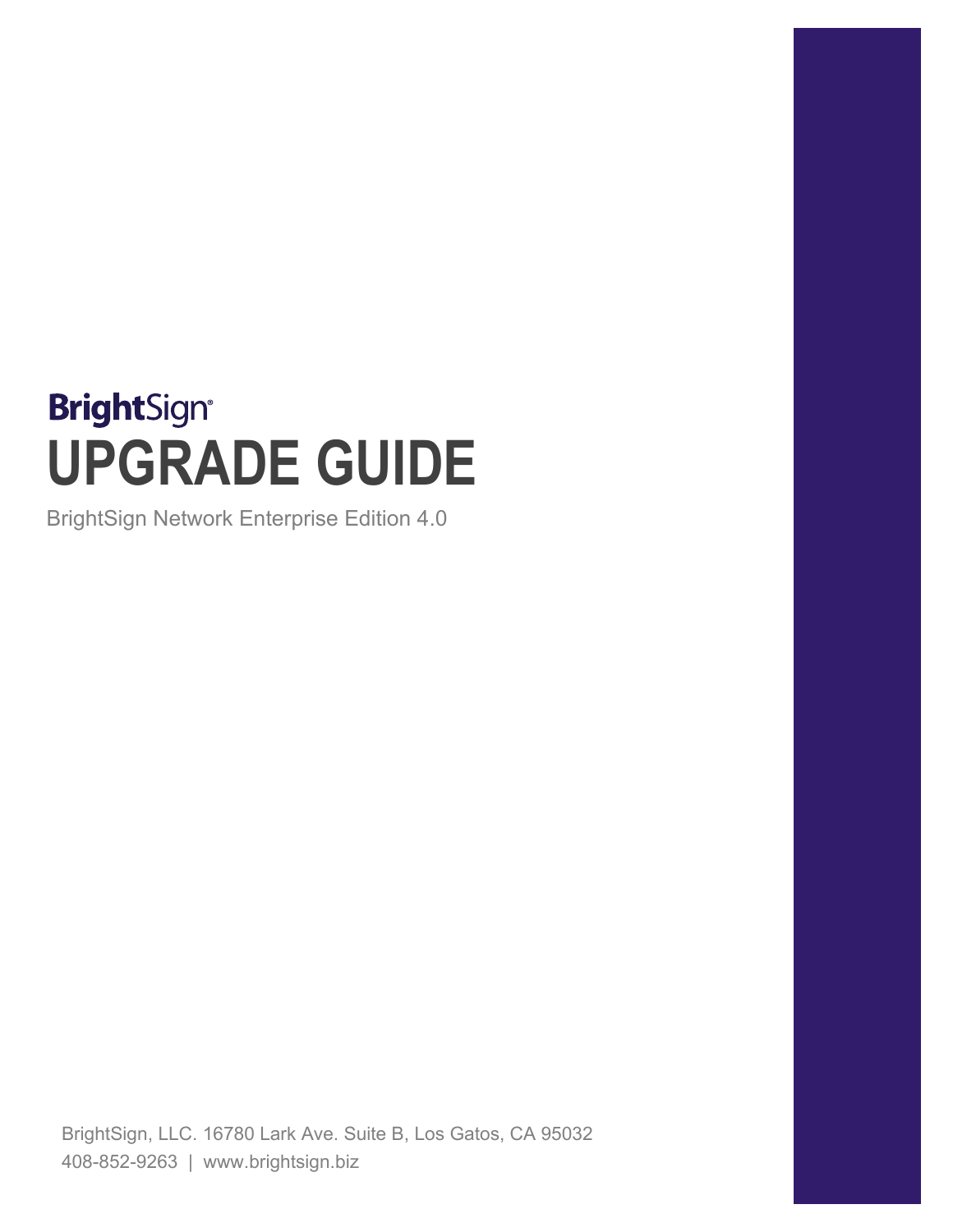## **TABLE OF CONTENTS**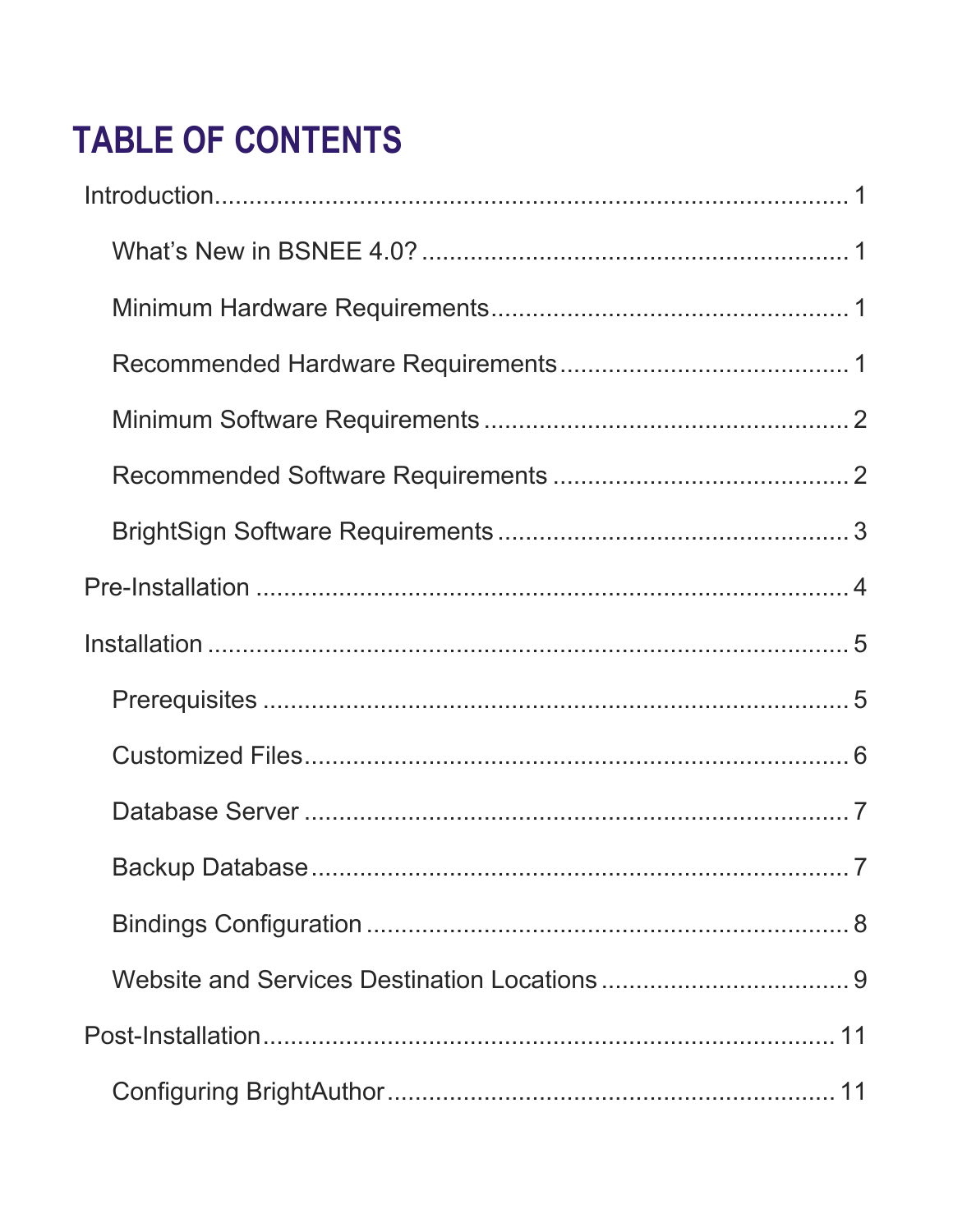|--|--|--|--|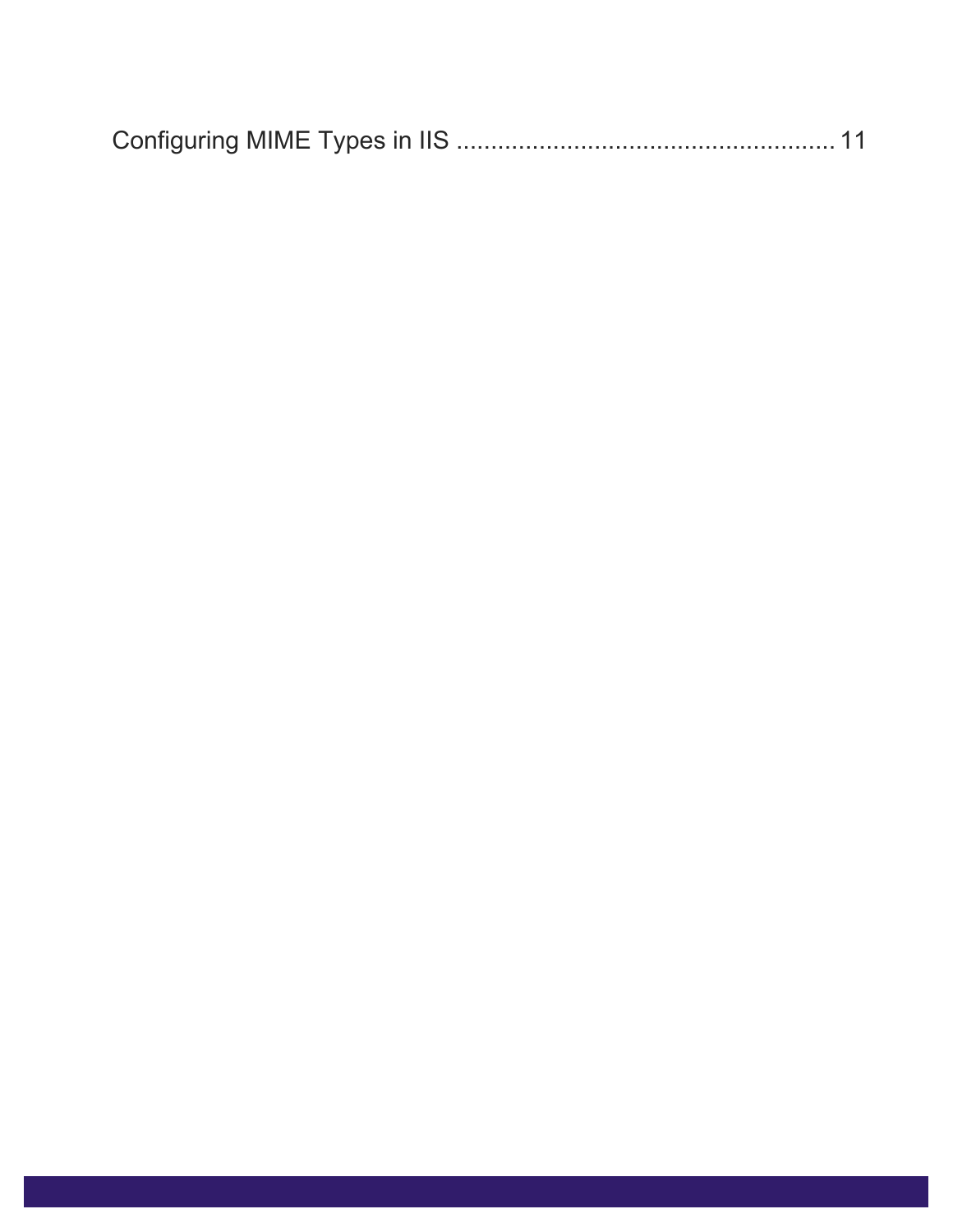### <span id="page-3-0"></span>**INTRODUCTION**

This manual will guide you through the process of upgrading your BSNEE services to version 4.0. Note that you can only use the 4.0 Upgrade Installer to upgrade from BSNEE version 3.9. BSNEE 3.9 installations that were upgraded using a previous version of the Upgrade Installer are also supported.

The BSNEE upgrade installer can only upgrade standard BSNEE installs with standard database schema. However, BSNEE installs with customized WebUI files are supported.

### <span id="page-3-1"></span>**What's New in BSNEE 4.0?**

The following features and improvements have been implemented since the previous version of BSNEE (3.9):

- **BrightWall™ Support**: You can now upload BrightWall presentations to BSNEE servers, create BrightWall instances using networked players, add BrightWall instances to BrightWall groups, and schedule BrightWall presentations for BrightWall groups. These operations can currently only be carried out using BrightAuthor.
- **Remote Snapshot Support**: You can now set up players to take snapshots of the presentation area and upload them to the BSNEE servers in real time. These snapshots can be then be viewed in the **Manage > Status** tab in BrightAuthor.

### <span id="page-3-2"></span>**Minimum Hardware Requirements**

- 1.4 GHz or faster Dual Core processor
- 2GB of RAM
- 6GB free hard disk space
- Network connection

#### **Note:**

- A minimum hardware configuration should be used for testing/evaluation purposes only.
- Device logs should be disabled with a minimum hardware configuration.
- A maximum of 50 networked devices is recommended with this configuration.

### <span id="page-3-3"></span>**Recommended Hardware Requirements**

• 2.2 GHz or faster Quad Core processor (Intel Xeon is preferred)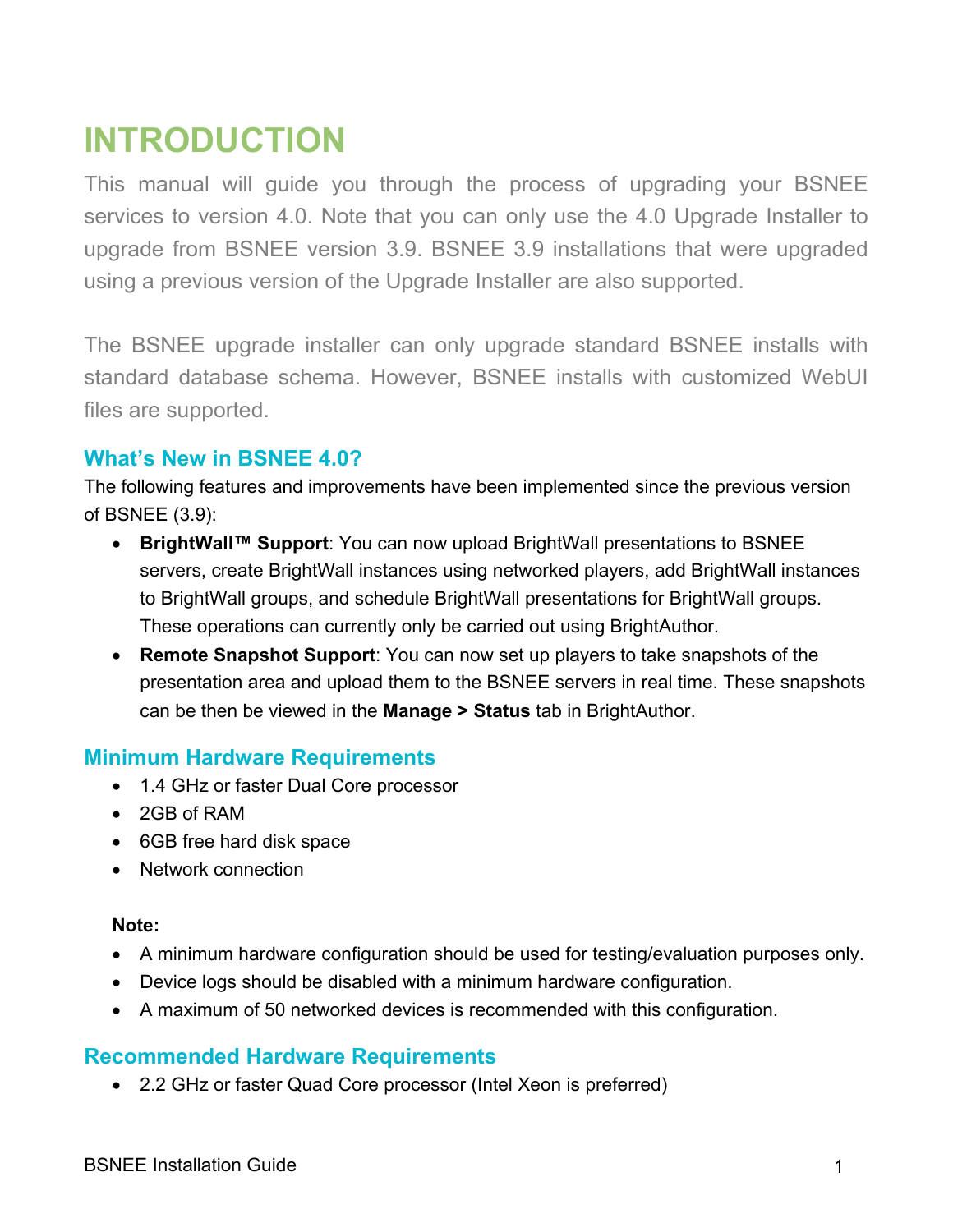- 16GB of RAM
- 50GB free hard disk space for Temporary Storage
- 1TB additional free hard disk space for Persistent Storage (high-performance RAID configuration is preferred)
- 1 Gbps network connection

#### **Note:**

- This hardware configuration is recommended for production use.
- A maximum of 500 networked devices is recommended with this configuration. If you want to increase the maximum amount of networked devices, note the following:
	- $\circ$  A more powerful CPU is required for operations stemming from the SQL server, Device Handlers node, and the Scheduler service.
	- o More RAM is required for intensive processing of device logs (when all log types are enabled for every device), the SQL server, and the Scheduler service.
	- o More free hard disk space is required for Persistent Storage and device log reports. Intensive operations may also be bottlenecked by the speed of the HDD.

### <span id="page-4-0"></span>**Minimum Software Requirements**

- Windows Server 2008 R2 (x64, with IIS installed)
- MS SQL Server 2008 SP1, including Express edition
- .NET Framework 4.0 or later (4.5 recommended for full IE10/IE11 support)
- X.509 certificate issued for the BSNEE Web Services node with the following attributes:
	- o The "CN" attribute represents the target host (for example, "\*.mydomain.com" or "api.mydomain.com"). The installer uses this value to validate the bindings configuration.
	- o The certificate is issued using the Microsoft RSA/Schannel Cryptographic [Provider](https://msdn.microsoft.com/en-us/library/windows/desktop/aa386988(v=vs.85).aspx) or the [Microsoft DDS and Diffie-Hellman/Schannel Cryptographic](https://msdn.microsoft.com/en-us/library/windows/desktop/bb394802(v=vs.85).aspx)  [Provider.](https://msdn.microsoft.com/en-us/library/windows/desktop/bb394802(v=vs.85).aspx)

### <span id="page-4-1"></span>**Recommended Software Requirements**

- Windows Server 2012 R2 (with IIS installed)
- MS SQL Server 2012 SP1 or later, including Express edition
- NFT Framework 4.5 or later
- X.509 certificate issued for the BSNEE Web Services node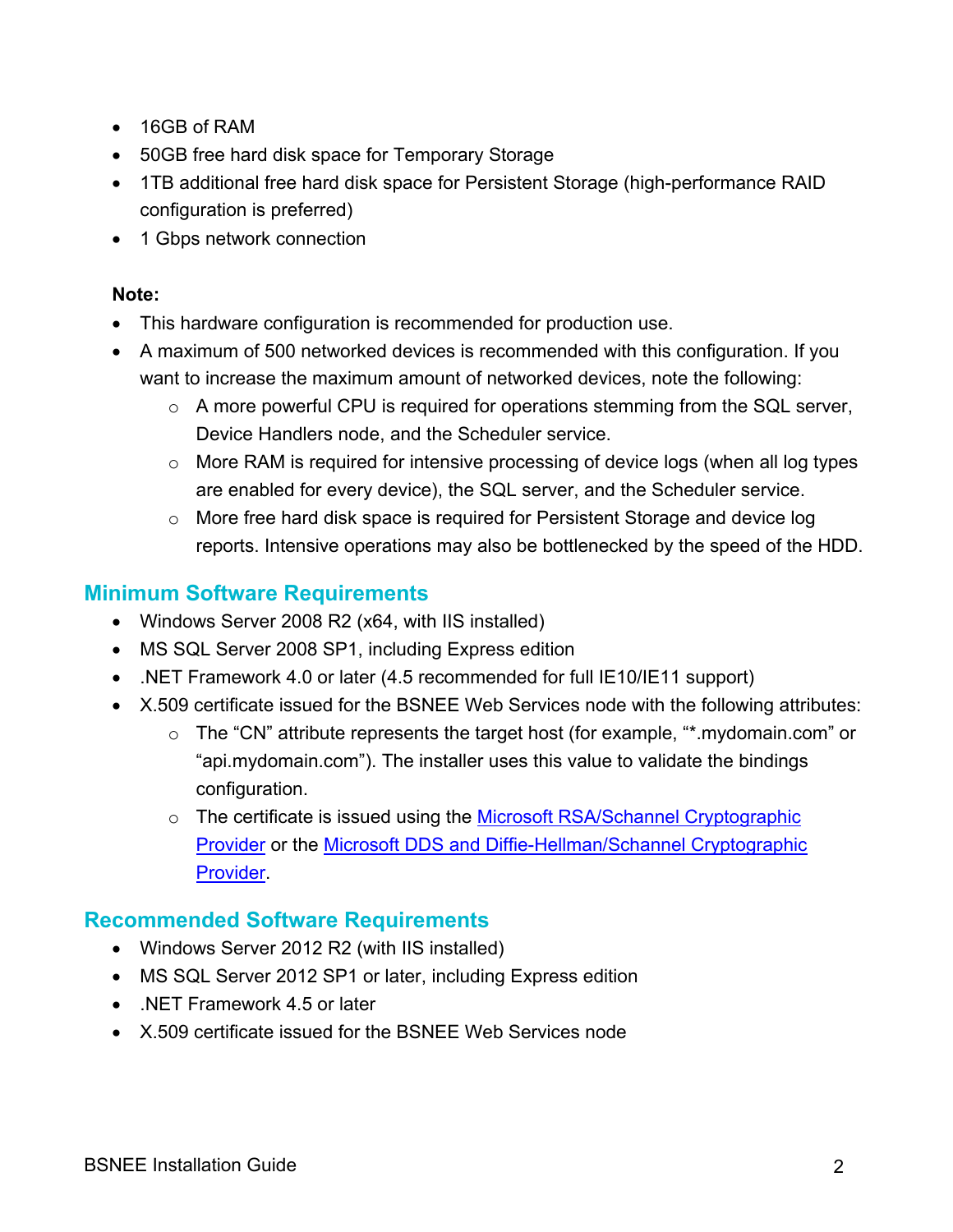**Note**: *The X.509 certificate is required by WS-\* (WS-Security) specifications for messagelevel encryption in WCF services, as well as transport-level encryption for compliance with the WS-I Basic Profile 1.1, which is used by the BSN API on the Web Services node.*

### <span id="page-5-0"></span>**BrightSign Software Requirements**

- Target BrightAuthor version: **4.1.1.x**
- Minimum required BrightAuthor version: **3.5.0.34**
- Minimum player firmware version:

| <b>Device Family</b>      | <b>Minimum Firmware</b> |
|---------------------------|-------------------------|
| 4K242, 4K1042, 4K1142     | 5.0.22                  |
| XD232, XD1032, XD1132     | 5.1.24                  |
| HD222, HD1022             | 5.1.16                  |
| LS322, LS422              | 5.1.16                  |
| XD230, XD1030, XD1230     | 4.4.44                  |
| HD220, HD1020, AU320      | 4444                    |
| HD210w, HD1010(w), TD1012 | 3.10.22                 |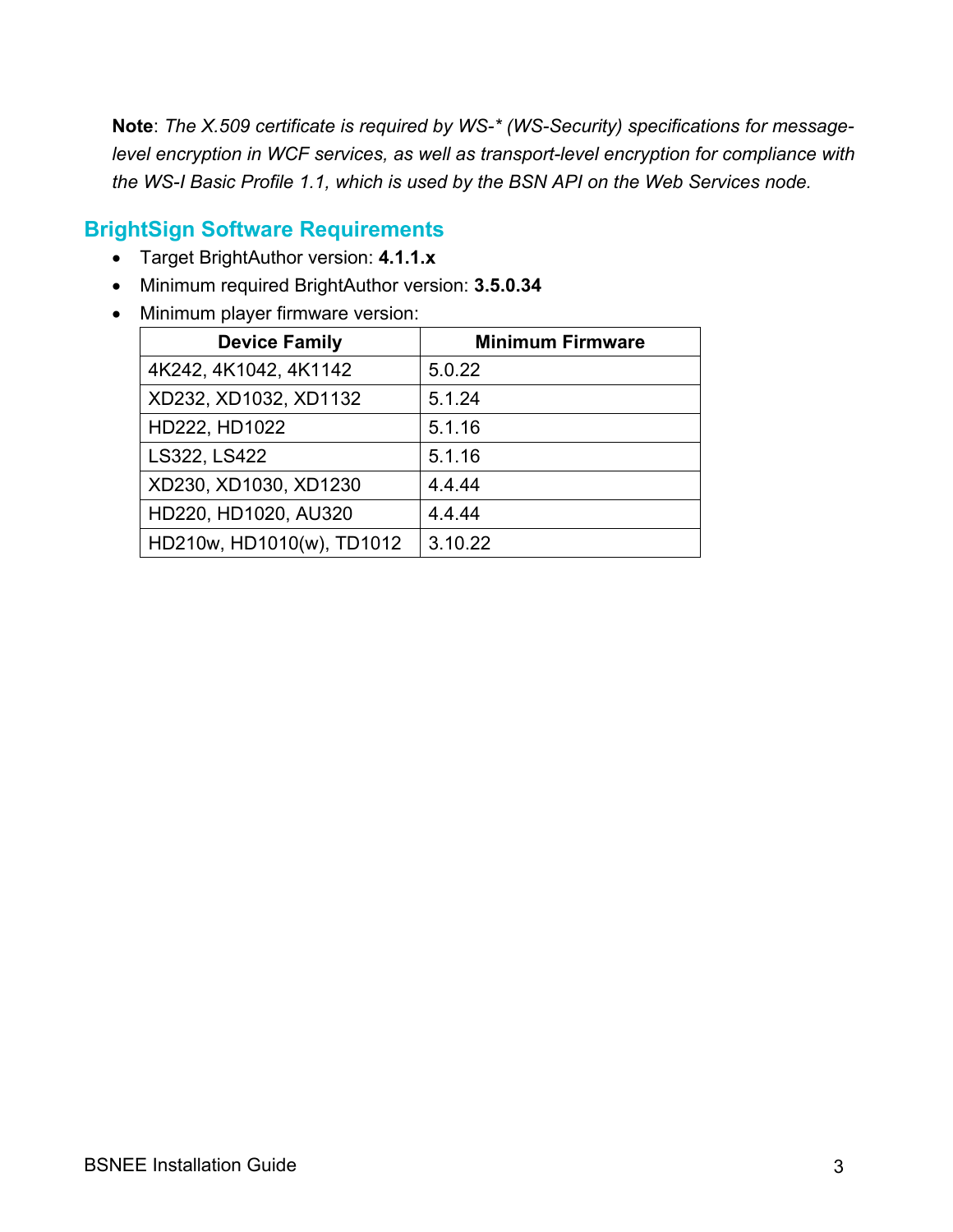### <span id="page-6-0"></span>**PRE-INSTALLATION**

Before running the BSNEE Upgrade Installer, you will need to register the following entry in the DNS (where "mydomain.com" is equal to your BSNEE Base Domain Name):

| <b>FQDN</b>              | Type         | <b>Value</b>  |
|--------------------------|--------------|---------------|
| webstorage.mydomain.com. | <b>CNAME</b> | mydomain.com. |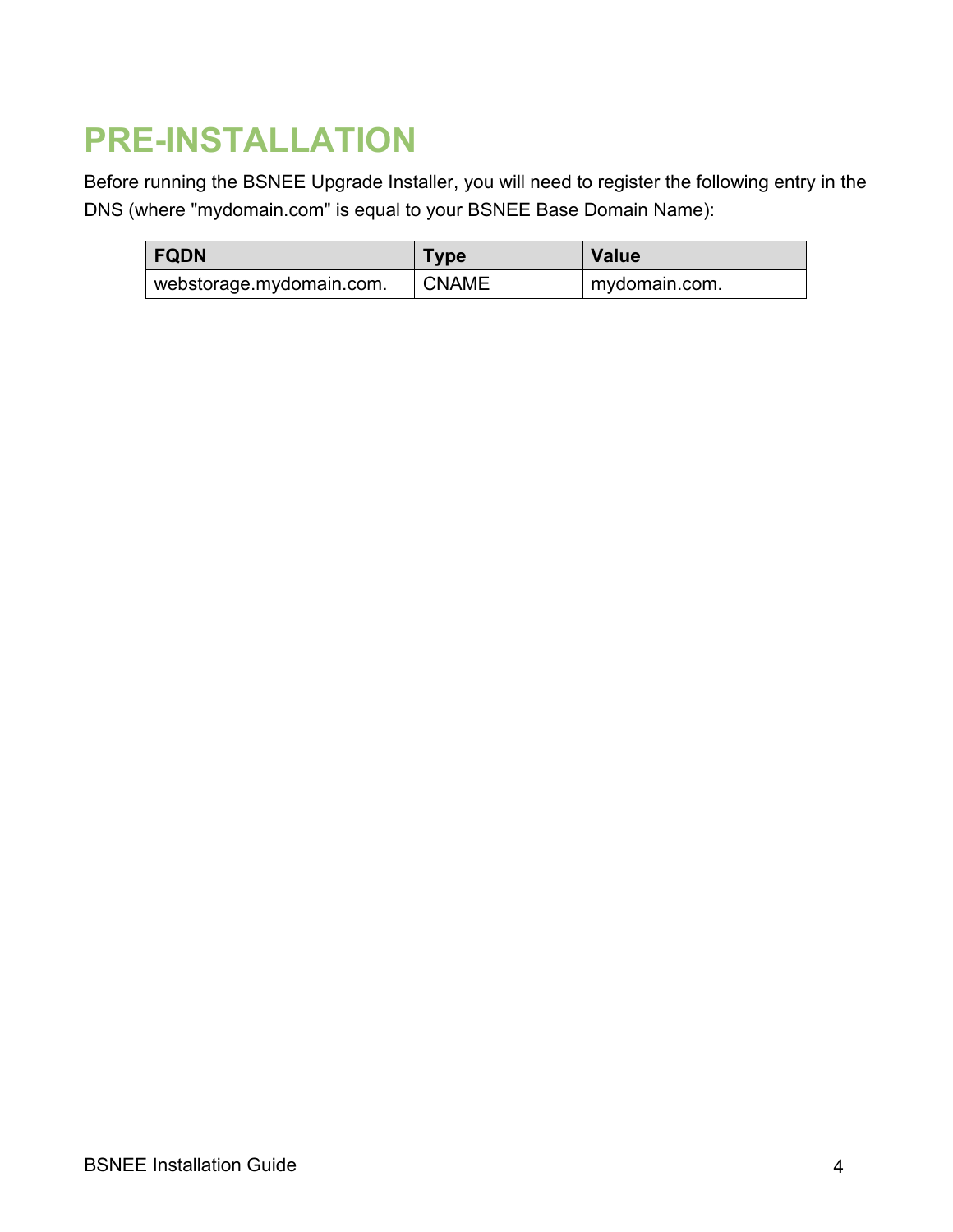### <span id="page-7-0"></span>**INSTALLATION**

To start the upgrade process, click on the BSNEE Upgrade Installer software. The installer will extract the necessary files and prompt you to continue. Click **OK** to begin.

### <span id="page-7-1"></span>**Prerequisites**

The installer will check to ensure that you have all necessary system components to upgrade to BSNEE version 4.0.

The installer will check the following conditions:

- $\checkmark$  Operating System version (OS)
- $\checkmark$  .NET Framework version (4.0 or later)
- $\checkmark$  . NET Framework features
- $\checkmark$  WMI services activity status
- $\checkmark$  IIS version (7.0 or later)
- $\checkmark$  IIS services status
- $\checkmark$  IIS components set up status (40 items total)
- $\checkmark$  Microsoft Messages Queue set up status

|               | <b>BrightSign Network Enterprise Edition</b>             |                |               | ×      |
|---------------|----------------------------------------------------------|----------------|---------------|--------|
|               | <b>Prerequisites</b><br>Check Required System Components |                |               |        |
|               |                                                          |                |               | Re-Run |
|               | Rule                                                     |                | <b>Status</b> |        |
|               | <b>OS</b> Version                                        |                | Passed        |        |
|               | .NET Framework Version                                   |                | Passed        |        |
|               | .NET Framework Features                                  |                | Passed        |        |
| ℴ             | <b>IIS</b> Version                                       |                | Passed        |        |
| a             | <b>IIS Service Status</b>                                |                | Passed        |        |
|               | <b>IIS Features</b>                                      |                | Passed        |        |
|               | MSMQ Server Core                                         |                | Passed        |        |
| InstallShield |                                                          | < <u>B</u> ack | $N$ ext >     | Cancel |
|               |                                                          |                |               |        |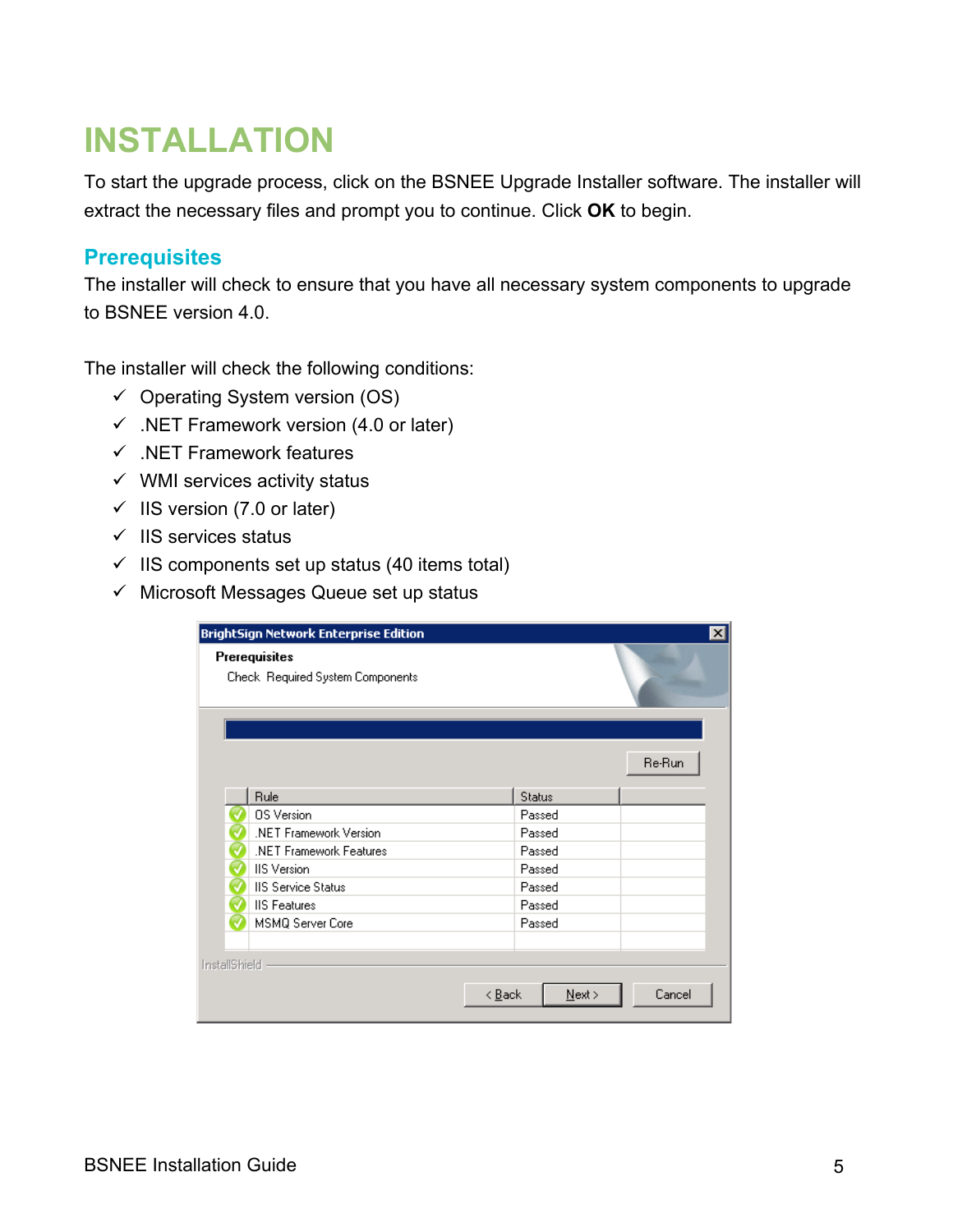Once the system check is finished, the installer will display a full list of components that are installed or that need to be installed. If an item does not pass the system check (as indicated by the *Failed* status), you can click the item to learn the reason for the failure and instructions for fixing the problem. After installing the missing component(s), click **Re-Run** to check the installation again.

Once all components meet the requirements for installation, you will be able to click **Next** to continue.

### <span id="page-8-0"></span>**Customized Files**

The installer will search for any customized WebUI files within the BSNEE installation. Once the list of customized files is populated, click **Next**. The customized files will be saved with *.bak* extensions and replaced with standard versions during the final installation step.

If you have any customized files, you will need to manually re-implement them after the installation process is complete.

**Note**: *Customized database schemata are not supported by the upgrade installer. Clicking Next will return an error message if your BSNEE install contains customized database schema.*

| <b>BrightSign Network Enterprise Edition</b>                                                                                                                                                                                          |        |                  | $\times$ |
|---------------------------------------------------------------------------------------------------------------------------------------------------------------------------------------------------------------------------------------|--------|------------------|----------|
| <b>Customized Files</b><br><b>Customized Files</b>                                                                                                                                                                                    |        |                  |          |
| Files in the following list have custom changes. They will be saved in their current state with a<br>*.bak extension and then replaced with new versions.<br>Searching for customized files. This can take a few minutes. Please wait |        |                  |          |
|                                                                                                                                                                                                                                       |        |                  |          |
| File                                                                                                                                                                                                                                  |        |                  |          |
|                                                                                                                                                                                                                                       |        |                  |          |
|                                                                                                                                                                                                                                       |        |                  |          |
| InstallShield                                                                                                                                                                                                                         | < Back | Cancel<br>Next > |          |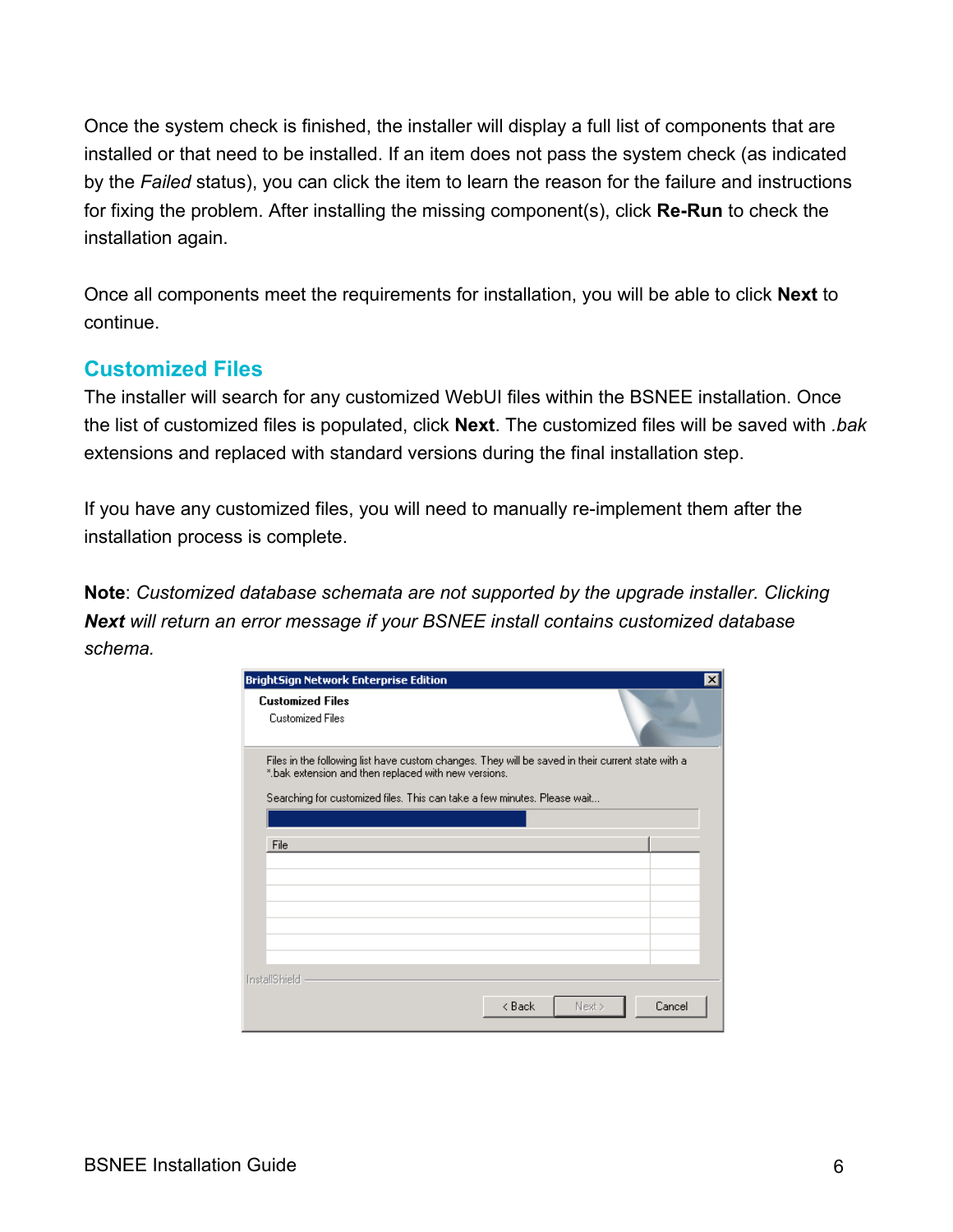### <span id="page-9-0"></span>**Database Server**

The **Database Server** step will only appear if you do not currently have access to the MS SQL Server where the BSNEE database is located. If this step does not appear after the **Customized Files** step, you can move on to the **Backup Database** step.

If you do not have authorization to modify the BSNEE database, you will need to enter valid **SQL Server** credentials.

| <b>BrightSign Network Enterprise Edition</b>                                                                        | $\boldsymbol{\mathsf{x}}$ |
|---------------------------------------------------------------------------------------------------------------------|---------------------------|
| <b>Database Server</b><br>Select a database server and authentication method.                                       |                           |
| Database server that you are installing to:                                                                         |                           |
| 172.16.1.25,1433                                                                                                    | Browse                    |
| Optional port number is comma separated. (Ex.: mysqlserver, 1433)                                                   |                           |
| Connect using:<br>C Windows authentication<br>SQL Server authentication using the Login ID and password below<br>G. |                           |
| Login ID:<br>sa                                                                                                     |                           |
| Password:                                                                                                           |                           |
| Create New Database                                                                                                 |                           |
| Name of database catalog:                                                                                           |                           |
| db1                                                                                                                 | Browse                    |
| InstallShield                                                                                                       |                           |
| < <u>B</u> ack<br>$N$ ext >                                                                                         | Cancel                    |

### <span id="page-9-1"></span>**Backup Database**

Check the **Backup Database** box to enable automatic rollback of the BSNEE database in case the upgrade process fails during installation. If the upgrade installation process is completed successfully, you will not be able to use this option to recover the previous BSNEE install. You should leave this box checked unless you have other means for backing up the database.

The **Backup Set** and **Destination** fields are automatically populated using information from the MS SQL server. You can modify them if necessary:

- **Backup Set**: Specify the **Name** of the backup file set.
- **Destination**: Specify the destination path of the backup file set on the MS SQL server. You can specify a path on a remote MS SQL server as well.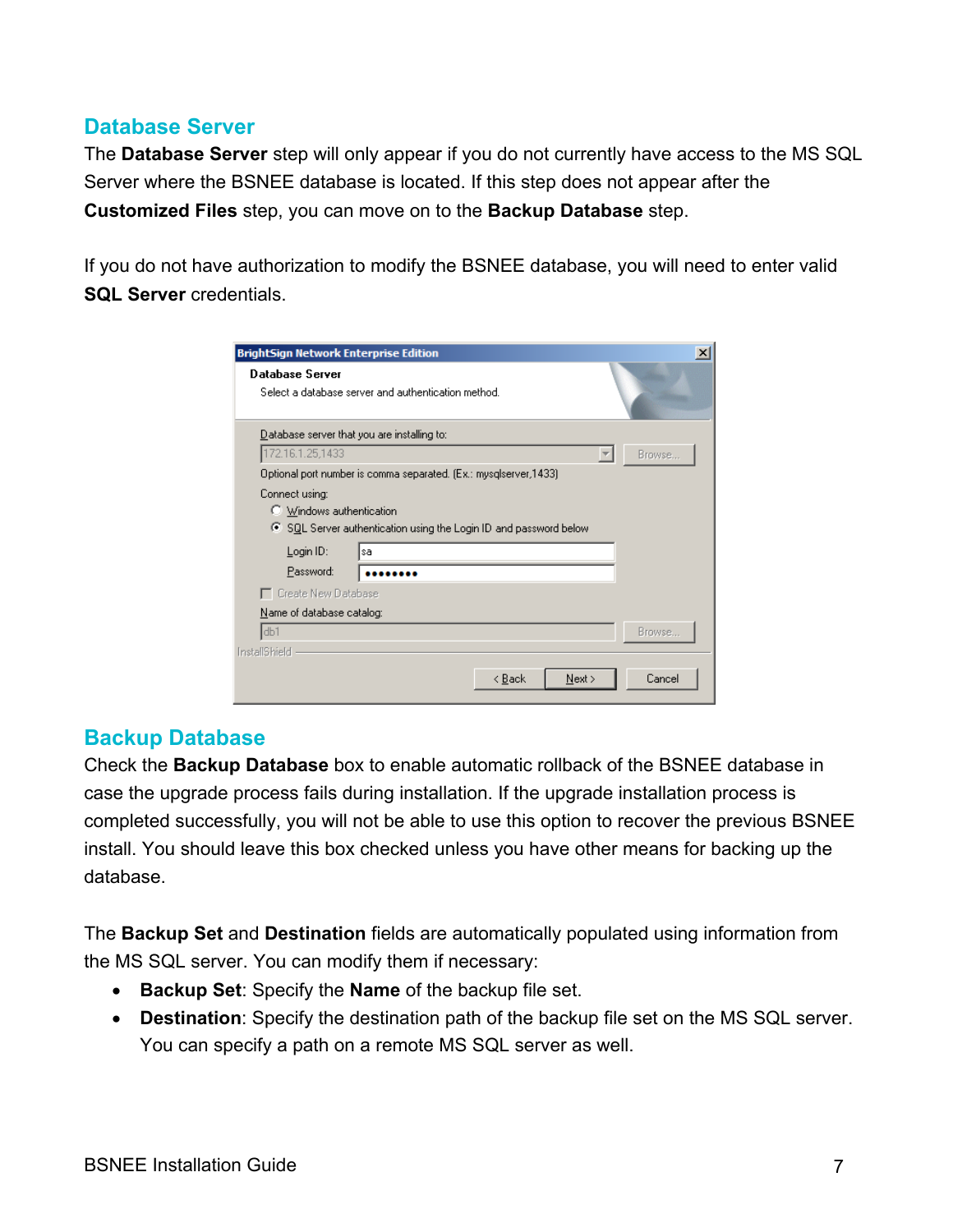Click **Next** to confirm the backup parameters you have chosen.

|                                  | <b>BrightSign Network Enterprise Edition</b><br>×                                                                                                                                               |
|----------------------------------|-------------------------------------------------------------------------------------------------------------------------------------------------------------------------------------------------|
| <b>Backup Database</b>           | Backup Database Settings                                                                                                                                                                        |
| case the installation fails.     | The 'Backup Database' option provides automatic database restore during rollback stage. If you<br>have your own backup system you can uncheck this option and restore your database manually in |
| Ⅳ Backup Database                |                                                                                                                                                                                                 |
| Source:                          |                                                                                                                                                                                                 |
| Database:                        | <b>BSNEE-2</b><br>Backup Type:<br>Full                                                                                                                                                          |
| Backup Set <sup>.</sup><br>Name: | <b>BSNEE-2-Full Database Backup</b>                                                                                                                                                             |
| Destination:                     |                                                                                                                                                                                                 |
| Back Up To:                      | c:\Program Files\Microsoft SQL Server\MSSQL10.SQLEXPRESS33\MSSQL                                                                                                                                |
| <b>InstallShield</b>             |                                                                                                                                                                                                 |
|                                  | Cancel<br>< <u>B</u> ack<br>Next >                                                                                                                                                              |

#### <span id="page-10-0"></span>**Bindings Configuration**

The Base Domain Name must remain the same during the BSNEE upgrade process. Select each node to change the bindings for that node.

Node names are populated using the existing BSNEE configuration files. The node names are editable, but we do not recommend changing them unless it is absolutely necessary. If the name of the **Device Handlers** node is changed, all players connecting to the BSNEE account will need to be set up again.

| <b>BrightSign Network Enterprise Edition</b> | ×                                              |
|----------------------------------------------|------------------------------------------------|
| <b>Bindings Configuration</b>                |                                                |
| <b>Bindings Configuration Settings</b>       |                                                |
| Base Domain Name (Ex. example.domain.com):   |                                                |
| bsnee.lab                                    |                                                |
|                                              |                                                |
| Nodes                                        | $\nabla$ Use HTTP                              |
| <b>BSNEE Web Site</b>                        | The nodes for cross-application authentication |
| <b>BSNEE Web Services</b>                    | must have a common root domain.                |
| <b>BSNEE Device Handlers</b>                 | 80<br>bsnee.lab<br><b>WWW</b>                  |
| <b>BSNEE Web Storage</b>                     |                                                |
|                                              | Use HTTPS                                      |
|                                              |                                                |
|                                              | 1. *.bsnee.lab                                 |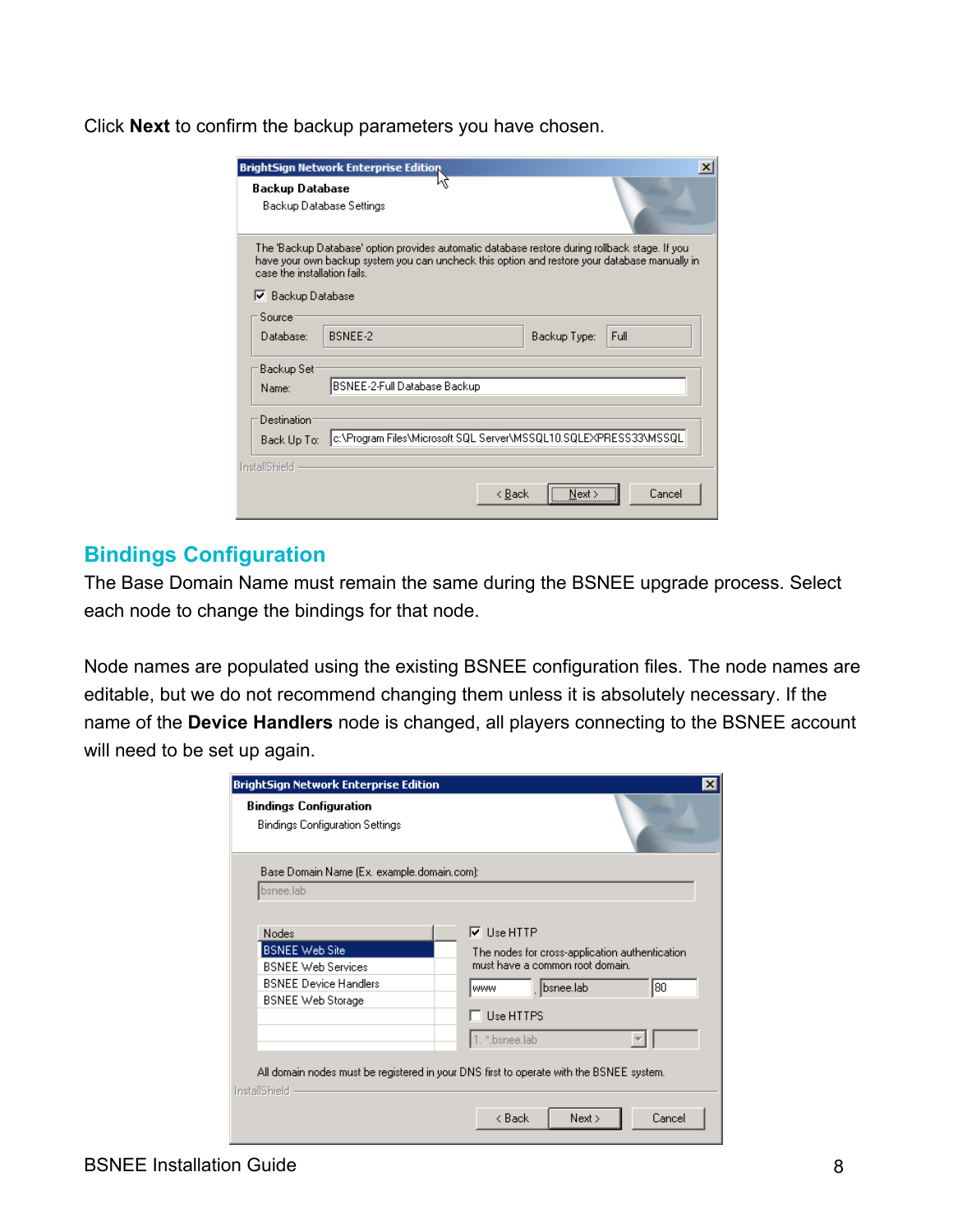Check the **Use HTTP** and/or **Use HTTPS** boxes if you would like to enable these protocols for a node. You can also change the port numbers of each node.

BSNEE requires an X.509 certificate and HTTPS binding for the Web Services node. The X.509 certificate is required by the WS-\* (WS-Security) specifications for message-level encryption in WCF services, as well as transport-level encryption for compliance with the WS-I Basic Profile 1.1. Please install a valid certificate and select it for the Web Services node. **Note**: *For testing purposes, you may use a self-signed certificate issued for the Web Services binding.*

**Note**: *Changing the HTTP port or adding HTTPS binding for the Device Handlers node will require devices to be set up again to use HTTPS. Also, devices will not work with self-signed certificates if these options are selected.*

If you plan on using HTTPS, you should use the Microsoft Management Console (MMC) to ensure that you have appropriate permissions for the private key of the certificate. By default, read access is required for the "IIS\_IUSRS" group (for more information, see **Pre-Installation > Persistent Root and Temporary Storage Folders** in the BSNEE Installation Guide).

Click the **Next** button when you have completed the bindings configuration.

### <span id="page-11-0"></span>**Website and Services Destination Locations**

Specify installation folders for the new **Web Storage** and **Snapshots Service** domains. Click the **Browse** button for each domain to select the desired folder.

|                     | Select Website, Api Services, Device Handlers, Web Storage,<br>Scheduler, Subscriber and Snapshot Service destination locations.           |        |
|---------------------|--------------------------------------------------------------------------------------------------------------------------------------------|--------|
|                     | Physical directories must contain paths to local drive only. Remote folders or network<br>drivers are not supported in this configuration. |        |
| Website :           | C:\inetpub\wwwroot\BSNEEWebSite\                                                                                                           | Browse |
| Api Services:       | C:\inetpub\wwwroot\BSNEEWebServices\                                                                                                       | Browse |
| Device Handlers:    | C:\inetpub\wwwroot\BSNEEDeviceHandlers\                                                                                                    | Browse |
| Web Storage:        | C:\inetpub\wwwroot\BSNEEWebStorage\                                                                                                        | Browse |
| Scheduler Service:  | C:\BSNEEWinServices\BSNEEScheduler\                                                                                                        | Browse |
| Subscriber Service: | C:\BSNEEWinServices\BSNEESubscriber\                                                                                                       | Browse |
| Snapshots Service:  | C:\BSNEEWinServices\BSNEEDeviceScreensl                                                                                                    | Browse |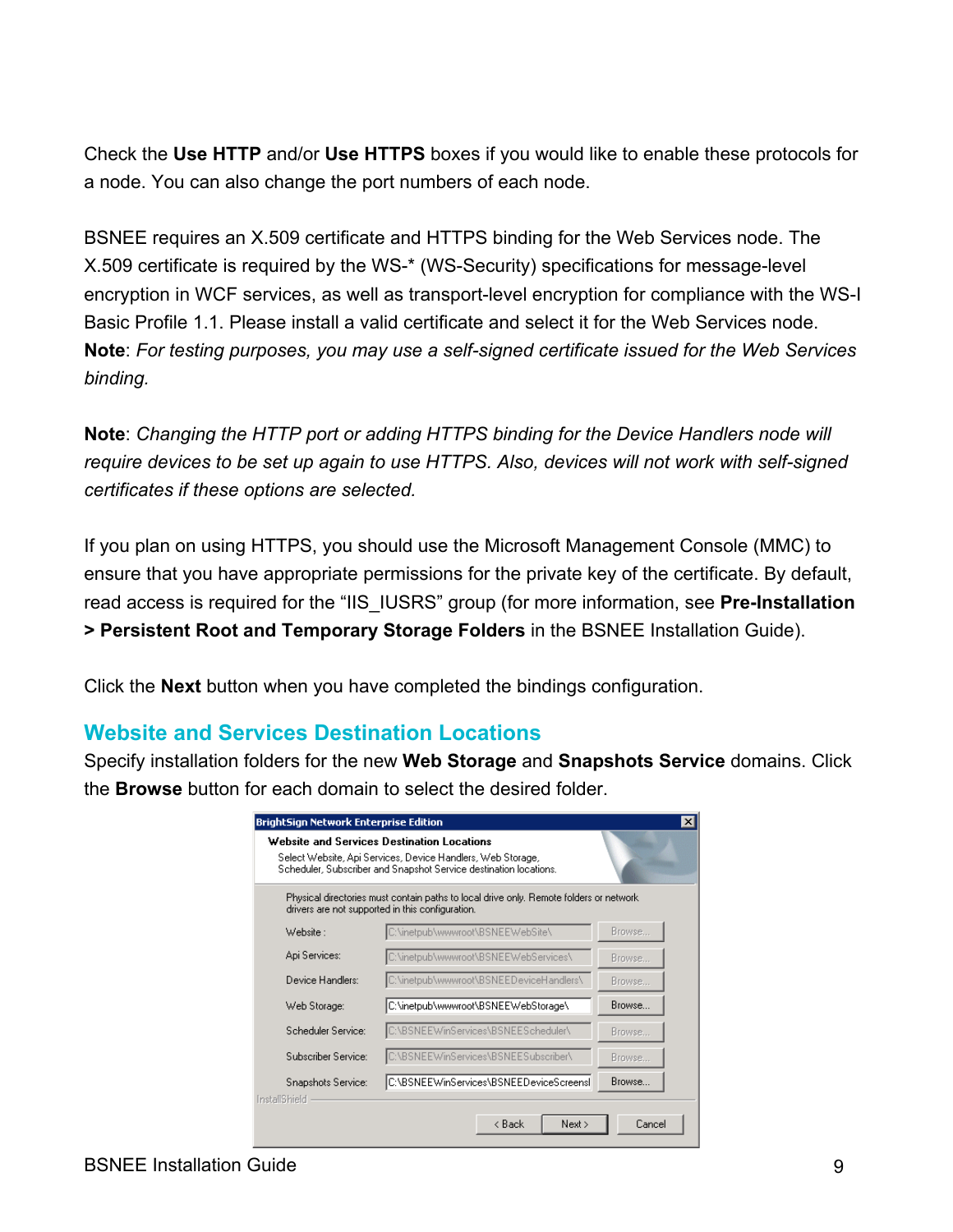Click the **Next** button to reach the confirmation page. Click **Install** to begin the upgrade process.